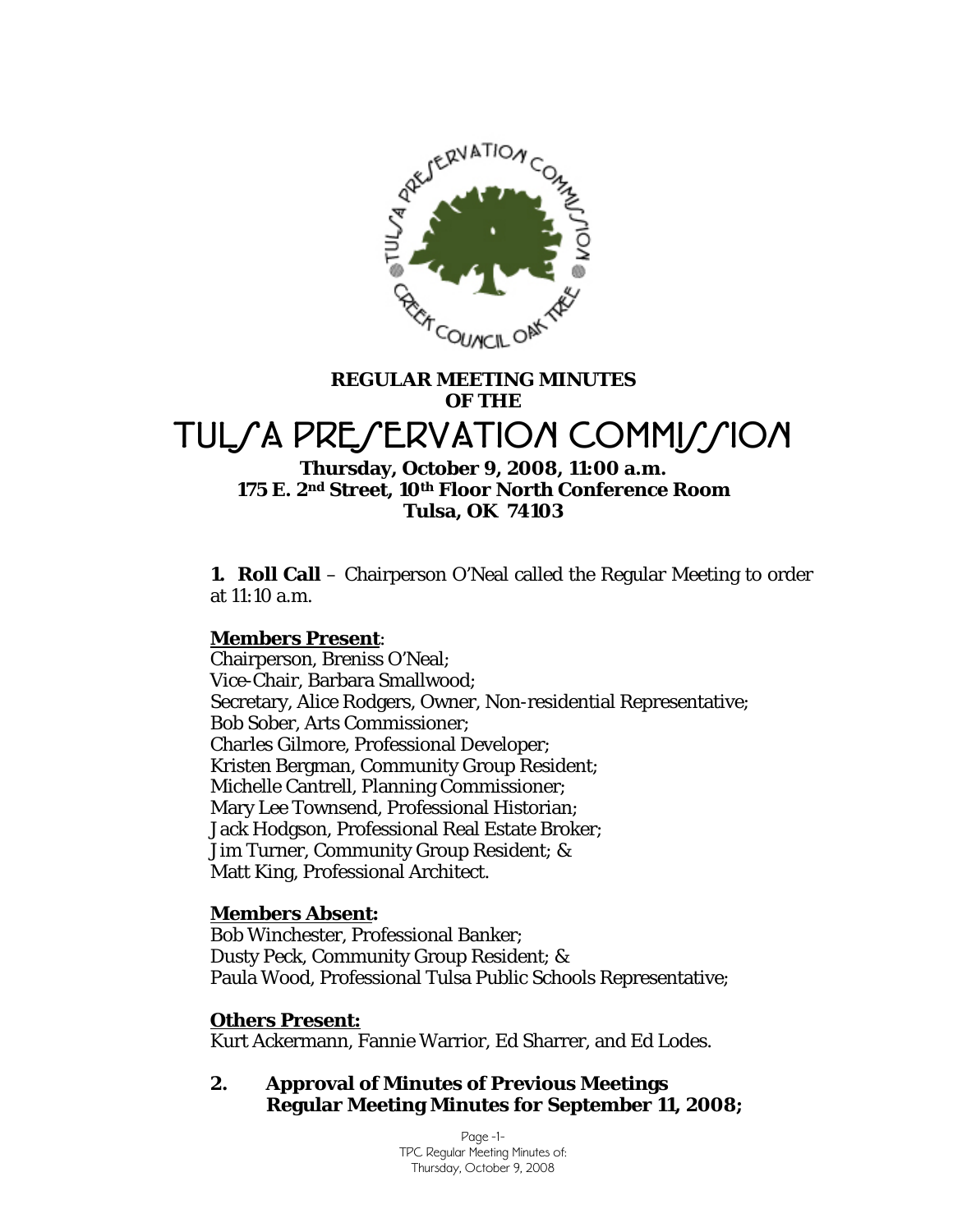Chairperson O'Neal asked if anyone would like to make a motion to approve the Regular Meeting Minutes for September 11, 2008.

Commissioner Smallwood made a motion to approve the Regular Meeting Minutes for September 11, 2008 subject to the corrections that were made. The motion was seconded by Commissioner Townsend.

### **By a show of hands, all "In Favor" of the motion to Approve the September 11, 2008 Regular Meeting Minutes:**

- (1) Chairperson O'Neal;
- (2) Vice-Chair Smallwood;
- (3) Alice Rodgers;
- (4) Charles Gilmore;
- (5) Jack Hodgson;
- (6) Mary Lee Townsend
- (7) Michelle Cantrell;
- (8) Kristen Bergman; &
- (9) Bob Sober;

### **All Opposed:**

None;

# **All Abstaining:**

(10) Jim Turner; (11) Matt King.

### **All not present during this vote:**

None;

The motion was **Approved by Majority** by members present and voting.

### **3. Committee Reports**

### **A. Historic Preservation Committee**

### **i. Announcement of Conflict of Interest**

Chairperson O'Neal asked the Commission if anyone had a conflict of interest with any of the Certificate of Appropriateness (COA) requests that have been brought before the Commission today. No one had a conflict of interest with any of the proposals.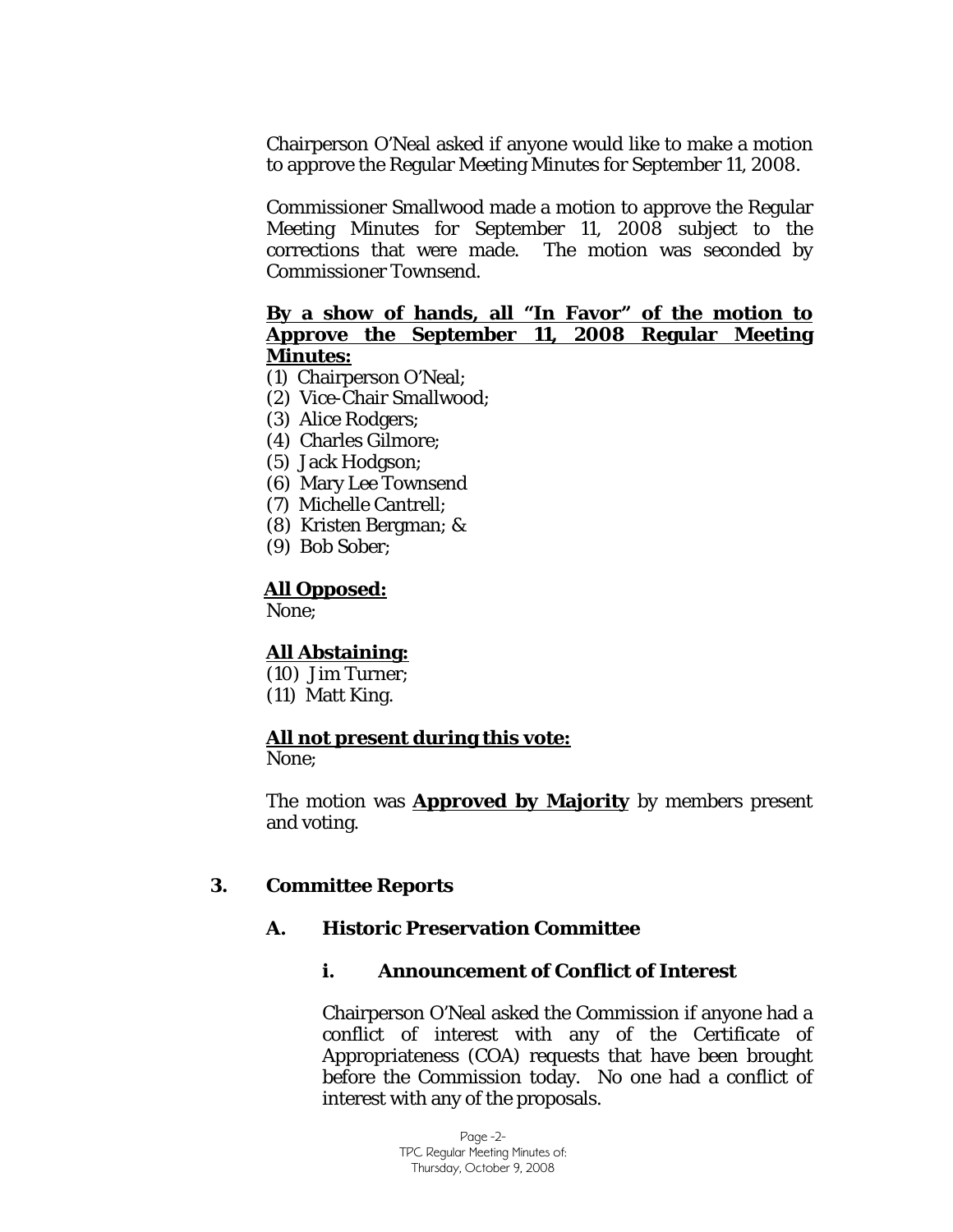# **ii. Applications for Certificate of Appropriateness**

Chairperson O'Neal briefly informed the COA applicants of how their proposals would be reviewed by the Tulsa Preservation Commission for a final determination.

Chairperson O'Neal announced that staff has informed her that COA Agenda Item #1, Sally Carter has withdrawn her application for review; and that she will move to COA Agenda Item #2.

# **1. 1348 E. 20th Street** (Swan Lake)

Applicant: Sally Carter Request: Remove storm windows and replace existing, original 6/6 wood windows with new 6/6 aluminum windows.

COA Subcommittee Complete Application Date: Pending **APPLICATION WITHDRAWN** 

**2. 1524 E. 19th Street** (Swan Lake) Applicant: Ed & Deanna Lodes Request: Install 30" tall wrought iron railing on front porch. COA Subcommittee Complete Application Date: 10-7-2008 **APPROVED WITHOUT CONDITIONS** 

Mr. Sharrer presented Ed and Deanna Lodes' Certificate of Appropriateness application to the Commission for a final review. Photographs and drawings were available for review and a slide presentation was shown of the structure in Swan Lake.

Mr. Lodes stated that he and his wife would like to have a wrought iron railing installed on their porch for safety purposes. He stated that they have been living in their home for forty years; and he believes that it's time for them to have a railing installed. Mr. Lodes added that the railing is an architectural historic salvage wrought iron. He temporarily installed a sample of the railing just to see how it will look and if the railing will work for him.

Chairperson Smallwood stated that she drove through the neighborhood and saw several other railings similar to the proposed railing that the Lodes' plan to install.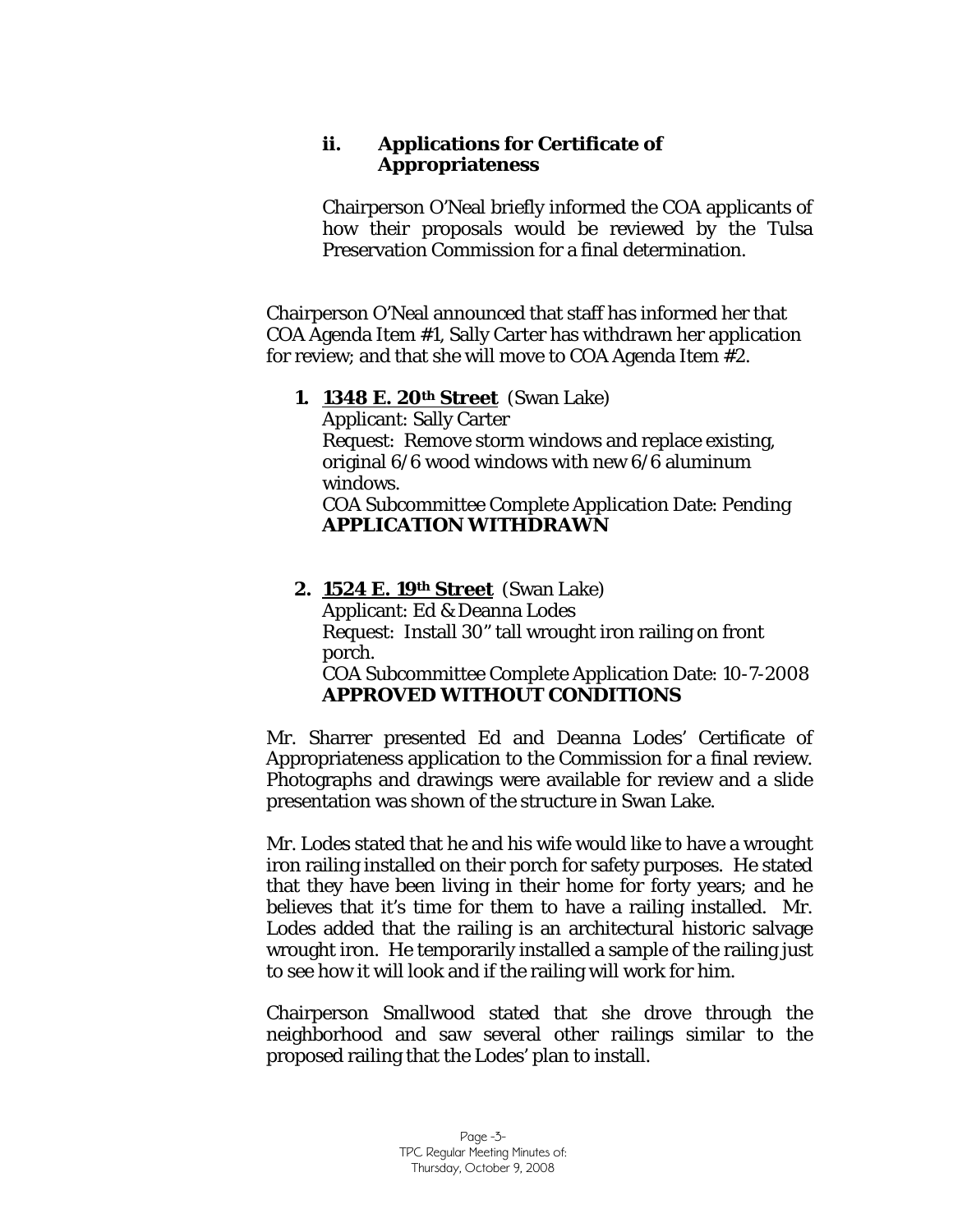Mr. Sober stated that he believes that the proposal of this railing is appropriate and very attractive for the house and neighborhood.

Mr. Sharrer read the appropriate design guidelines for this proposal for *Rehabilitation in the Swan Lake District.* 

Chairperson O'Neal asked Vice-Chair Smallwood to please give her report of the recommendation from the COA Subcommittee.

Vice-Chair Smallwood stated that the COA Subcommittee considered the Lodes' application to be complete after their proposal was reviewed at the October 7, 2008 meeting. She stated that the COA Subcommittee recommended by a unanimous vote to approve the Lodes' proposal for *Rehabilitation in Swan Lake*.

Vice-Chair Smallwood made a motion to approve the Lodes' application for Rehabilitation as recommended by the COA Subcommittee. The motion was seconded by Commissioner Townsend.

### **By a show of hands, all "In Favor" of the motion to Approve Ed & Deanna Lodes' application without conditions:**

- (1) Chairperson O'Neal;
- (2) Vice-Chair Smallwood;
- (3) Alice Rodgers;
- (4) Charles Gilmore;
- (5) Jack Hodgson;
- (6) Mary Lee Townsend
- (7) Michelle Cantrell;
- (8) Kristen Bergman;
- (9) Bob Sober;
- (10) Jim Turner; &
- (11) Matt King.

#### **All Opposed:**

None;

#### **All Abstaining:**

None;

#### **All not present during this vote:** None;

Page -4- TPC Regular Meeting Minutes of: Thursday, October 9, 2008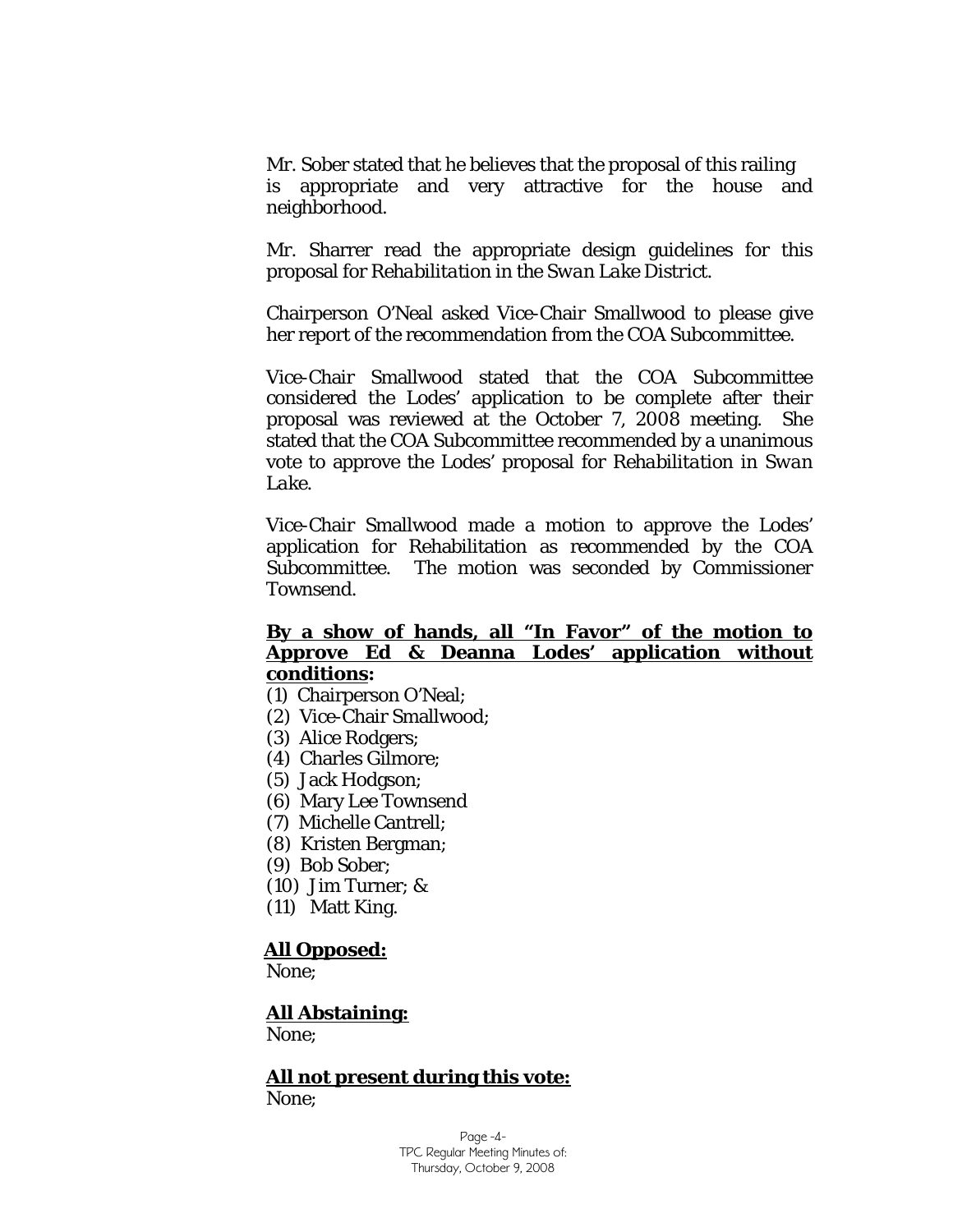The motion was **Approved Unanimously** by members present and voting.

*The Tulsa Preservation Commission Approved Ed & Deanna Lodes' proposal based on guidelines under General Requirements, A.1.0.1, for Rehabilitation of Existing Buildings for the Swan Lake Historical District; and based on guidelines under General Requirements, B.1.0.2 for Additions to Existing Structures for the Swan Lake Historical District.*

# **3. 1617 S. St. Louis Avenue** (Swan Lake) Applicant: Stricker, Inc. Request: Demolition of house on lot. COA Subcommittee Complete Application Date: 10-7-2008 **APPROVED WITHOUT CONDITIONS**

Mr. Sharrer presented Stricker, Incorporation's Certificate of Appropriateness application to the Commission for a final review. Photographs and drawings were available for review and a slide presentation was shown of the structure in Swan Lake.

Mr. Sharrer stated that Stricker, Inc. proposes to have the house demolished due to a neighbor's tree falling on the back portion of the structure during the December '07 ice storm, which resulted in major damage. Mr. Sharrer stated that the tree left a big hole in the roof on the Northeast corner of the structure.

Mr. Sharrer verbally read the appropriate design guidelines for this proposal for *Demolition in Swan Lake*.

No one from Stricker, Inc. was present at this meeting to represent this proposal for demolition.

The Commission members all believed that since the house is sagging a great deal due to the tree damage that the structure of the home is pretty much completely destroyed.

Chairperson O'Neal asked Vice-Chair Smallwood to please give her report of the recommendation from the COA Subcommittee.

Vice-Chair Smallwood stated that the COA Subcommittee considered Stricker, Inc.'s application to be complete after the proposal was reviewed at the October 7, 2008 meeting.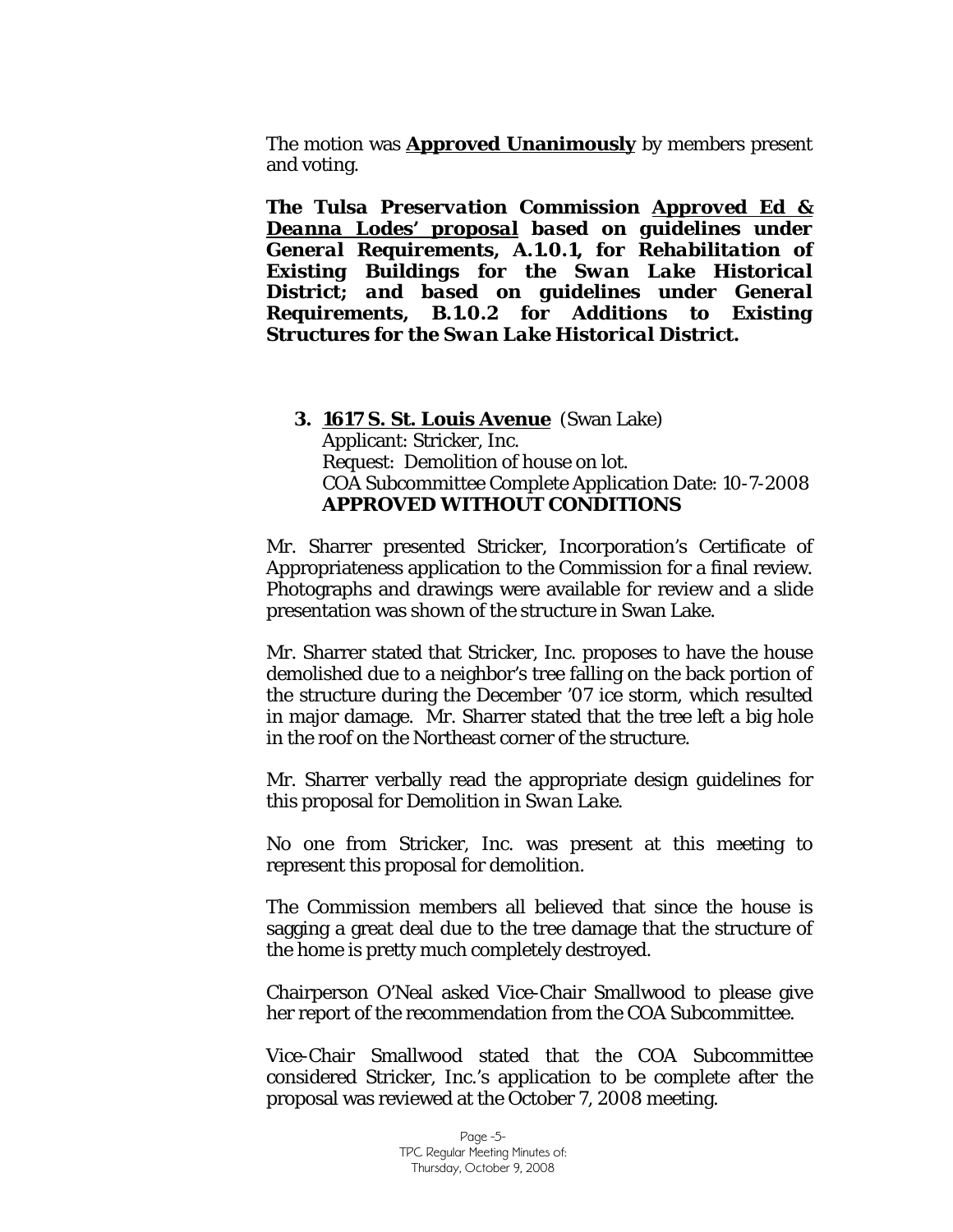She stated that the COA Subcommittee was unable to forward a recommendation to the TPC regarding the demolition due to a tie vote. Vice Chair Smallwood stated that the neighborhood representatives believe that since most of the damage was in the back of the house that it would be reasonably possible for rehabilitation. She added that the voting results were 3 to 3.

Commissioner Gilmore made a motion to approve Stricker, Inc.'s application for Demolition. The motion was seconded by Commissioner Townsend.

### **By a show of hands, all "In Favor" of the motion to Approve Stricker, Incorporation's application for Demolition:**

- (1) Chairperson O'Neal;
- (2) Vice-Chair Smallwood;
- (3) Alice Rodgers;
- (4) Charles Gilmore;
- (5) Jack Hodgson;
- (6) Mary Lee Townsend
- (7) Michelle Cantrell;
- (8) Kristen Bergman;
- (9) Bob Sober;
- (10) Jim Turner; &
- (11) Matt King.

### **All Opposed:**

None;

### **All Abstaining:**

None;

#### **All not present during this vote:** None;

The motion was **Approved Unanimously** by members present and voting.

*The Tulsa Preservation Commission Approved Stricker, Incorporation's proposal based on guidelines under General Requirements, F.1.0.1, & F.1.0.3 for Demolition of Structures for the Swan Lake Historical District.*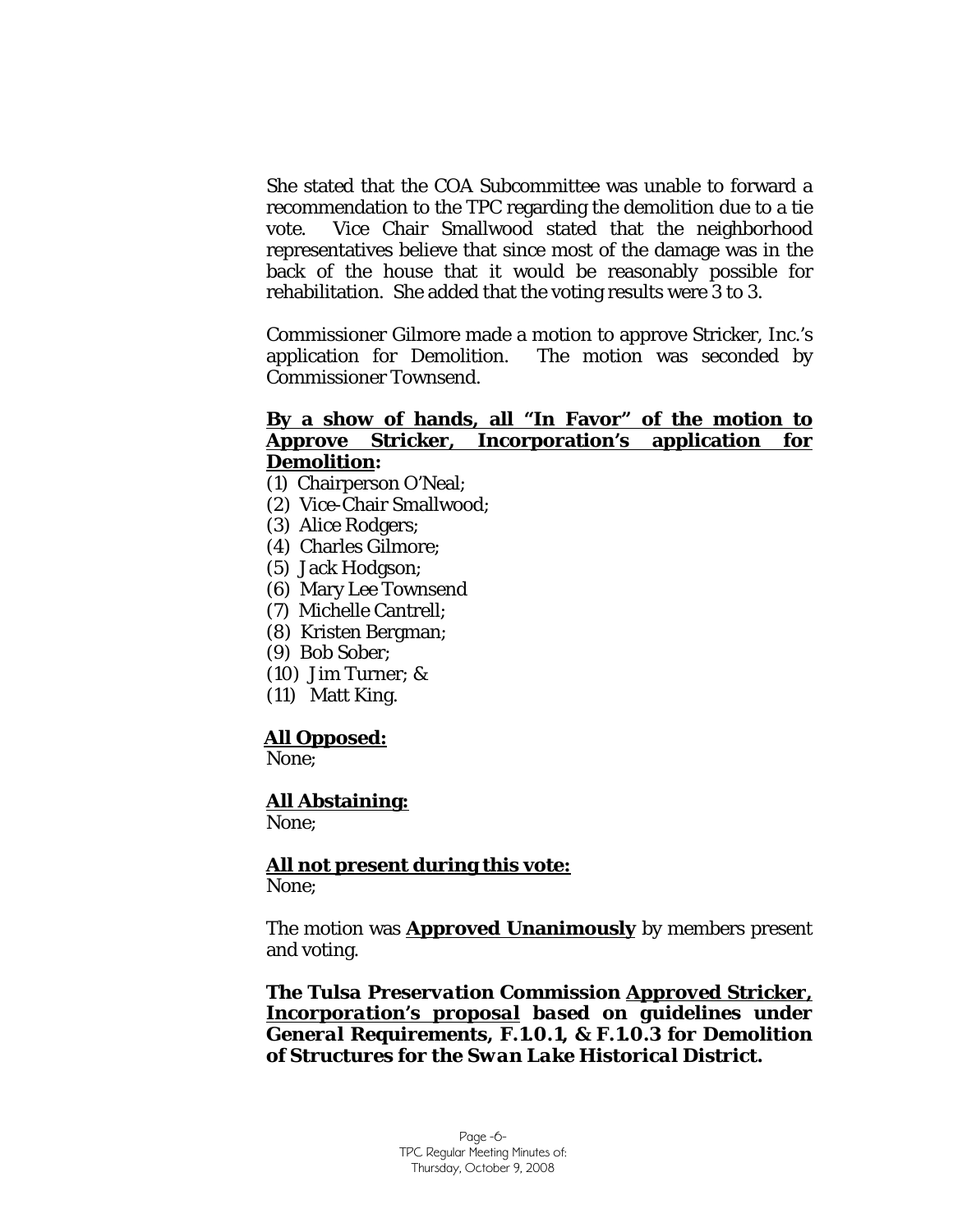# **B. Rules & Regulations Committee**

### **C. Outreach Committee**

Outreach Committee Chairperson Bergman reported that Ms. DeCort was speaking today at the Building Owners & Managers' Association (BOMA) about the downtown survey and economic development.

Commissioner Bergman reported that Tim Williams is almost finished with his guest editorial; and that she was going to add some information to it about the National Trust Conference.

Commissioner Bergman reported that her intern is doing some research on their educational program with realtors.

Committee Chairperson Bergman announced the next meeting of the Outreach Committee will be at Elote, 5th & Boston at 11:30 a.m., on Friday, October 17, 2008.

Commissioner Bergman asked the Commission if it would be interested in having a cocktail reception at her building after the National Trust Conference for a small group of people. The Commission kindly took Commissioner Bergman up on her generous offer. Commissioner Bergman asked the Commission to please RSVP her by email after a date and time has been confirmed.

The Commission's Legal Advisor stated that some problems had occurred at previous TPC Christmas Party meetings because business matters were discussed. He stated that as long as the TPC Board doesn't discuss matters of business that a cocktail reception would be appropriate.

# **4. Chair Report**

Chairperson O'Neal reported that Ed Sharrer was quoted in a Tulsa People article about Brady Heights being honored in the Tuesday, September 30, 2008 edition.

# **a.) Discussion on National Preservation Conference**

Chairperson O'Neal stated that she believes that everything is in order as far as the National Preservation Conference and with staff is concerned. She stated that we're having the Art Deco Field Session Tour; Mr. Sharrer is preparing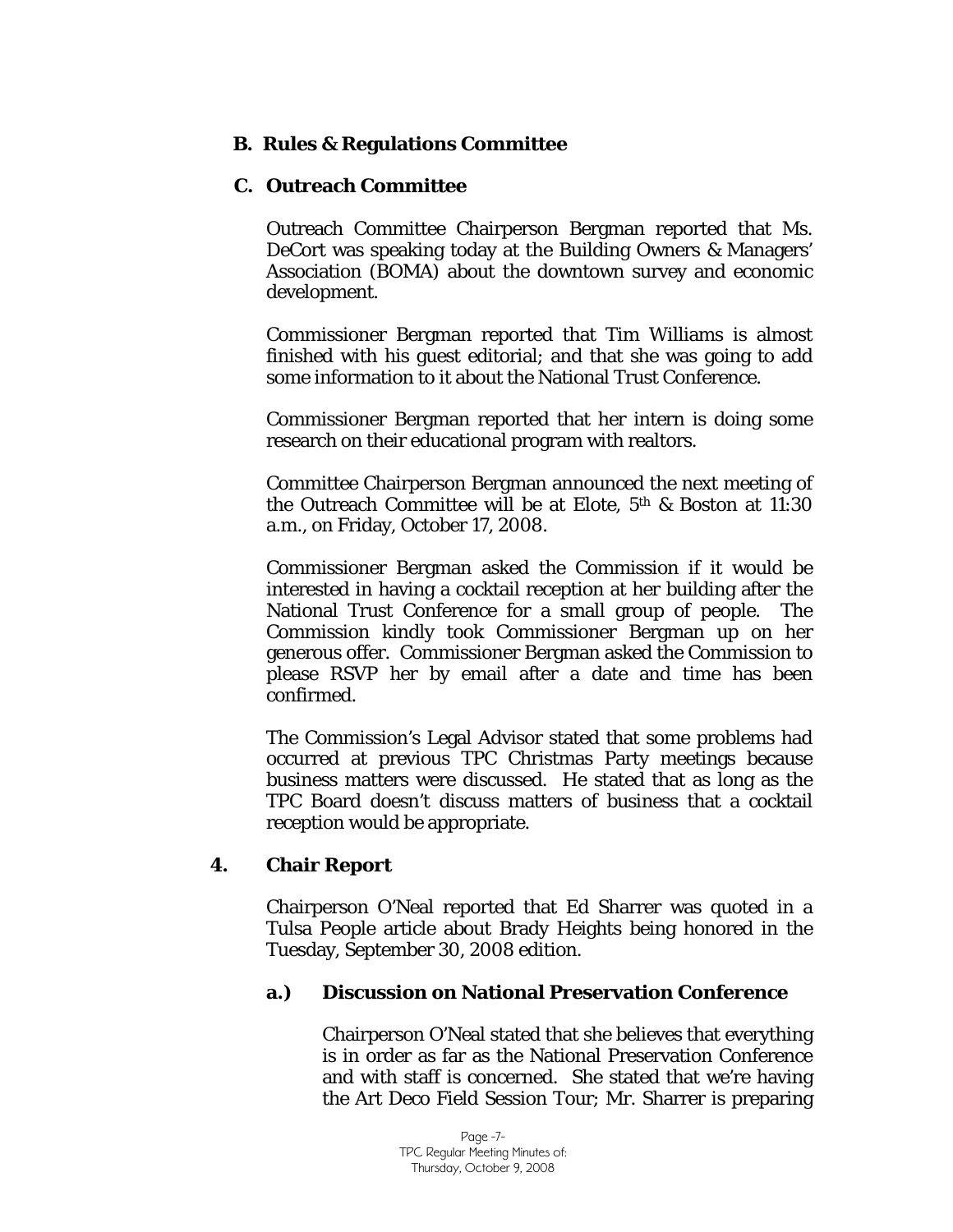for his Safari Tour, which is going to be wonderful; and that she will be conducting the Historic Gardens of Tulsa at Woodard Park and Philbrook Gardens.

Chairperson O'Neal stated that she's aware that it takes more time to get to the new meeting location at the OTC Building than it did when the meetings were held at the Hartford Building; but that she's asking the Board to please try to make every effort to arrive on time at future TPC meetings. She stated that she didn't want the COA applicants to have to wait on the Commission to get a professional quorum before it can conduct COA business.

# **5. Staff Report**

The October Staff Report was distributed to the Commission prior to this meeting by email.

Mr. Sharrer asked the Commission members to please register to attend the National Preservation Conference if they haven't already. He stated that there will be over 2,000 people from around the country here for this conference; and that he would like to encourage all members of the board to attend the conference in order to make it become a more successful one. Chairperson O'Neal asked the Commission to please try to attend the entirety of the conference or some of the special events; or to please try to participate in the conference in one way or another.

Mr. Sharrer stated that he believes that we should give a round of applause for our new National Register Listings. City Veterinary Hospital and the Mayo Motor Inn are listed in the National Register as of September 4, 2008; and that Mt. Zion Baptist Church is listed in the Register as of September 9, 2008. The Commission applauded.

# **6. Absence Report**

None.

# **7. New Business**

*Under the Open Meeting Act, this agenda item is authorized only for matters not known about or which could not have been reasonably foreseen prior to the time of posting the agenda or any revised agenda.*